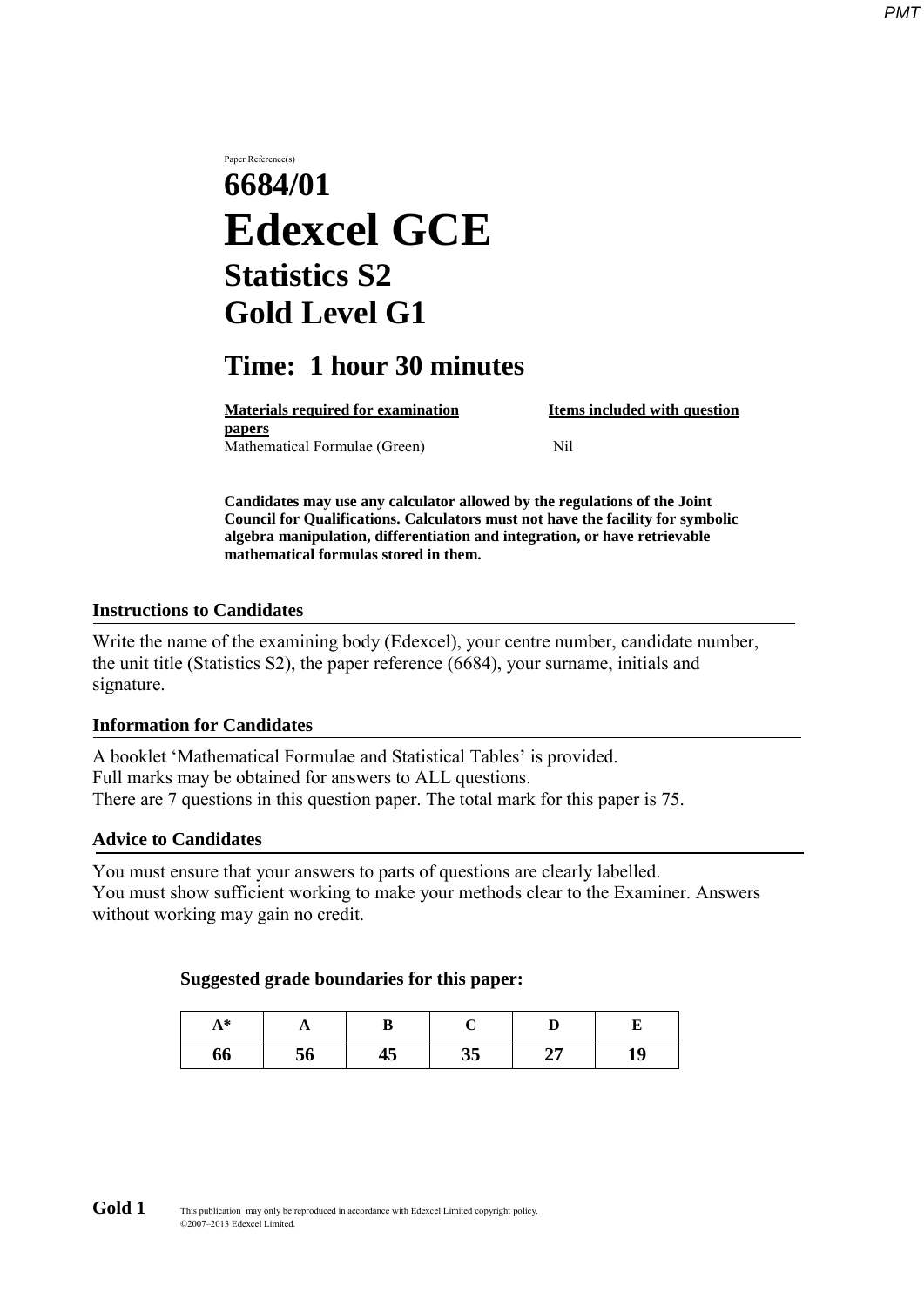**1.** (*a*) Explain what you understand by a census.

**(1)**

**(1)**

**(1)**

Each cooker produced at GT Engineering is stamped with a unique serial number. GT Engineering produces cookers in batches of 2000. Before selling them, they test a random sample of 5 to see what electric current overload they will take before breaking down.

(*b*) Give one reason, other than to save time and cost, why a sample is taken rather than a census.

| $(c)$ Suggest a suitable sampling frame from which to obtain this sample. |  |
|---------------------------------------------------------------------------|--|
| (d) Identify the sampling units.                                          |  |

**2.** David claims that the weather forecasts produced by local radio are no better than those achieved by tossing a fair coin and predicting rain if a head is obtained or no rain if a tail is obtained. He records the weather for 30 randomly selected days. The local radio forecast is correct on 21 of these days.

Test David's claim at the 5% level of significance.

State your hypotheses clearly.

**3.** (*a*) State two conditions under which a Poisson distribution is a suitable model to use in statistical work.

The number of cars passing an observation point in a 10 minute interval is modelled by a Poisson distribution with mean 1.

- (*b*) Find the probability that in a randomly chosen 60 minute period there will be
	- (i) exactly 4 cars passing the observation point,
	- (ii) at least 5 cars passing the observation point.

**(5)**

The number of other vehicles, other than cars, passing the observation point in a 60 minute interval is modelled by a Poisson distribution with mean 12.

(*c*) Find the probability that exactly 1 vehicle, of any type, passes the observation point in a 10 minute period.

**(4)**

**(7)** 

**(2)**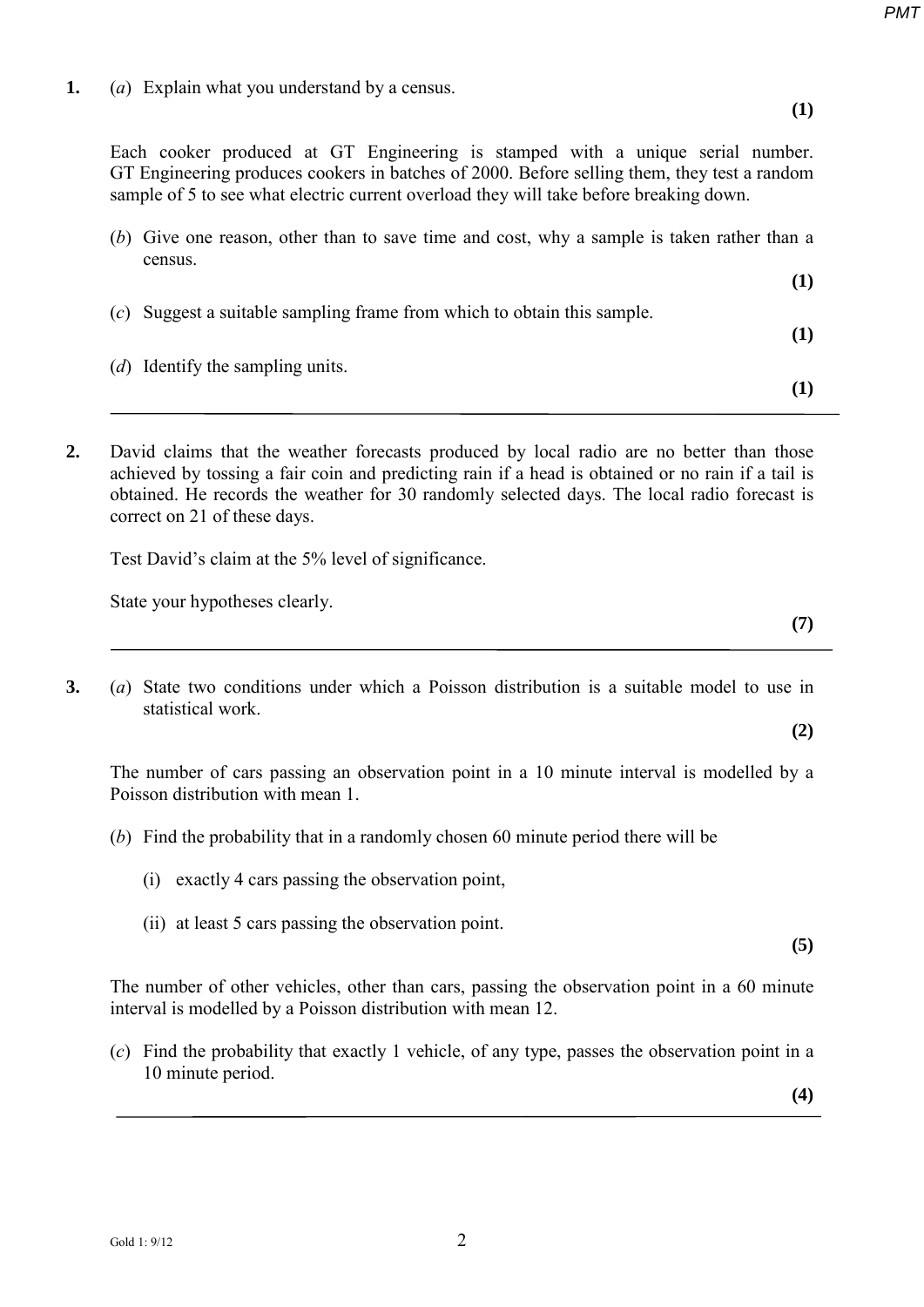- **4.** The continuous random variable *X* is uniformly distributed over the interval [−4, 6].
	- (*a*) Write down the mean of *X*.

(*b*) Find  $P(X \le 2.4)$ .

**(1)**

$$
\tag{2}
$$

(c) Find 
$$
P(-3 < X - 5 < 3)
$$
. (2)

The continuous random variable *Y* is uniformly distributed over the interval [*a*, 4*a*].

(d) Use integration to show that 
$$
E(Y^2) = 7a^2
$$
.

(*e*) Find Var(*Y*).

(f) Given that 
$$
P(X < \frac{8}{3}) = P(Y < \frac{8}{3})
$$
, find the value of *a*.

- **5.** A web server is visited on weekdays, at a rate of 7 visits per minute. In a random one minute on a Saturday the web server is visited 10 times.
	- (*a*) (i) Test, at the 10% level of significance, whether or not there is evidence that the rate of visits is greater on a Saturday than on weekdays. State your hypotheses clearly.
		- (ii) State the minimum number of visits required to obtain a significant result.

**(7)**

**(1)**

**(6)**

(*b*) State an assumption that has been made about the visits to the server.

In a random two minute period on a Saturday the web server is visited 20 times.

(*c*) Using a suitable approximation, test at the 10% level of significance, whether or not the rate of visits is greater on a Saturday.

**\_\_\_\_\_\_\_\_\_\_\_\_\_\_\_\_\_\_\_\_\_\_\_\_\_\_\_\_\_\_\_\_\_\_\_\_\_\_\_\_\_\_\_\_\_\_\_\_\_\_\_\_\_\_\_\_\_\_\_\_\_\_\_\_\_\_\_\_\_\_\_\_\_\_\_\_** 

**6.** A bag contains a large number of coins. It contains only 1p and 2p coins in the ratio 1:3.

(*a*) Find the mean *μ* and the variance  $\sigma^2$  of the values of this population of coins.

(*c*) Find the sampling distribution of the mean value of the samples.

**(3)**

A random sample of size 3 is taken from the bag.

(*b*) List all the possible samples.

**(6)**

**(2)**

**(3)**

**(4)**

**(2)**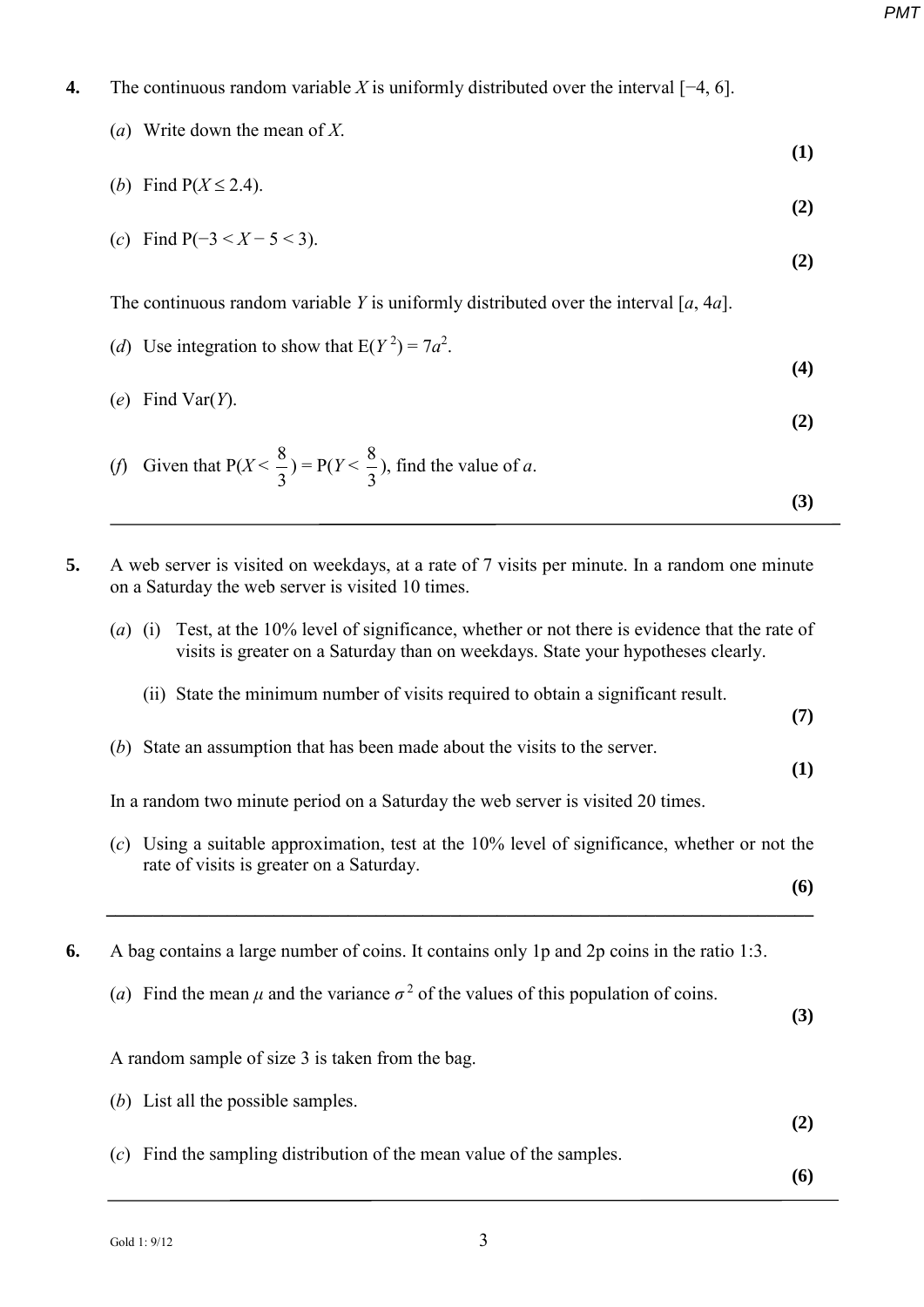# **7.** The continuous random variable *X* has probability density function given by

$$
f(x) = \begin{cases} \frac{1}{6}x & 0 < x \le 3\\ 2 - \frac{1}{2}x & 3 < x < 4\\ 0 & \text{otherwise} \end{cases}
$$

| $\left( a\right)$ | Sketch the probability density function of X.                | (3) |
|-------------------|--------------------------------------------------------------|-----|
|                   | (b) Find the mode of X.                                      | (1) |
|                   | (c) Specify fully the cumulative distribution function of X. |     |
| (d)               | Using your answer to part $(c)$ , find the median of X.      | (7) |
|                   |                                                              | (3) |

### **TOTAL FOR PAPER: 75 MARKS**

**END**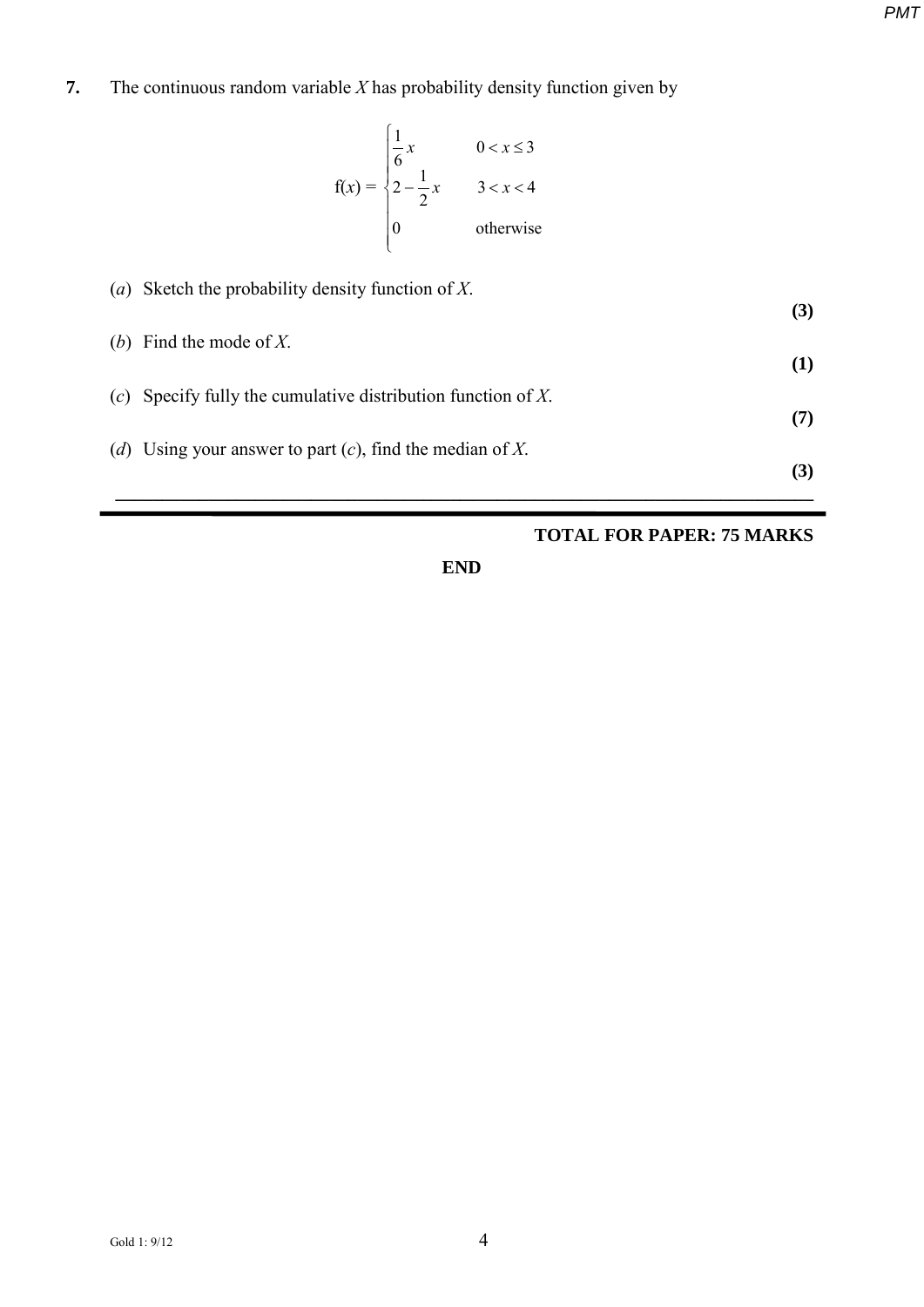| <b>Question</b><br><b>Number</b> | <b>Scheme</b>                                                                                                                                        |                   |  |  |  |  |  |
|----------------------------------|------------------------------------------------------------------------------------------------------------------------------------------------------|-------------------|--|--|--|--|--|
| 1.                               |                                                                                                                                                      |                   |  |  |  |  |  |
| (a)                              | A census is when every member of the population is investigated.                                                                                     |                   |  |  |  |  |  |
| (b)                              | There would be no cookers left to sell.                                                                                                              | <b>B1</b>         |  |  |  |  |  |
| (c)                              | A list of the unique identification numbers of the cookers.                                                                                          | <b>B1</b>         |  |  |  |  |  |
| (d)                              | A cooker                                                                                                                                             | <b>B1</b>         |  |  |  |  |  |
|                                  |                                                                                                                                                      | (4)               |  |  |  |  |  |
| 2.                               | $H_0: p = 0.5$                                                                                                                                       | <b>B1</b>         |  |  |  |  |  |
|                                  | $H_1: p > 0.5$                                                                                                                                       | <b>B1</b>         |  |  |  |  |  |
|                                  | $X \sim B(30, 0.5)$<br>Using correct Bin                                                                                                             | $\mathbf{M1}$     |  |  |  |  |  |
|                                  | $P(X \ge 21) = 1 - P(X \le 20)$<br>or $P(X \le 19) = 0.9506$<br>$P(X \ge 20) = 0.0494$                                                               | $\mathbf{M1}$     |  |  |  |  |  |
|                                  | $= 1 - 0.9786$                                                                                                                                       |                   |  |  |  |  |  |
|                                  | $= 0.0214$<br>$CR X \ge 20$                                                                                                                          | $\mathbf{A1}$     |  |  |  |  |  |
|                                  | so significant/reject $H_0$ /in Critical region                                                                                                      | M1 dep            |  |  |  |  |  |
|                                  | Evidence to suggest David's claim is incorrect<br>or The weather <b>forecast</b> produced by the local <b>radio</b> is better than those achieved by | ${\bf A1}$<br>(7) |  |  |  |  |  |
|                                  | tossing/flipping a coin                                                                                                                              | $(7$ marks)       |  |  |  |  |  |
| 3.                               |                                                                                                                                                      |                   |  |  |  |  |  |
| (a)                              | any two of the 3<br>Events occur at a constant rate.<br>Events occur independently or randomly.                                                      | <b>B1 B1</b>      |  |  |  |  |  |
|                                  | Events occur singly.                                                                                                                                 | (2)               |  |  |  |  |  |
| ( <b>b</b> )                     | Let $X$ be the random variable the number of cars passing the observation point.                                                                     |                   |  |  |  |  |  |
| (i)                              | Po(6)                                                                                                                                                |                   |  |  |  |  |  |
|                                  |                                                                                                                                                      | $\mathbf{M1}$     |  |  |  |  |  |
|                                  | $P(X \le 4) - P(X \le 3) = 0.2851 - 0.1512$ or $\frac{e^{-6}6^4}{41}$                                                                                |                   |  |  |  |  |  |
|                                  | $= 0.1339$                                                                                                                                           | ${\bf A1}$        |  |  |  |  |  |
| (ii)                             | or $1-e^{-6} \left( \frac{6^4}{4!} + \frac{6^3}{3!} + \frac{6^2}{2!} + \frac{6^4}{1!} + 1 \right)$<br>$1 - P(X \le 4) = 1 - 0.2851$                  | $\mathbf{M1}$     |  |  |  |  |  |
|                                  | $= 0.7149$                                                                                                                                           | ${\bf A1}$        |  |  |  |  |  |
|                                  |                                                                                                                                                      | (5)               |  |  |  |  |  |
| (c)                              | $P$ (0 car and 1 others) + $P$ (1 cars and 0 other)                                                                                                  | <b>B1</b>         |  |  |  |  |  |
|                                  | $= e^{-1} \times 2e^{-2} + 1e^{-1} \times e^{-2}$                                                                                                    | <b>M1 A1</b>      |  |  |  |  |  |
|                                  | $= 0.3679 \times 0.2707 + 0.3674 \times 0.1353$<br>$= 0.0996 + 0.0498$                                                                               |                   |  |  |  |  |  |
|                                  | $= 0.149$                                                                                                                                            | ${\bf A1}$<br>(4) |  |  |  |  |  |
|                                  |                                                                                                                                                      |                   |  |  |  |  |  |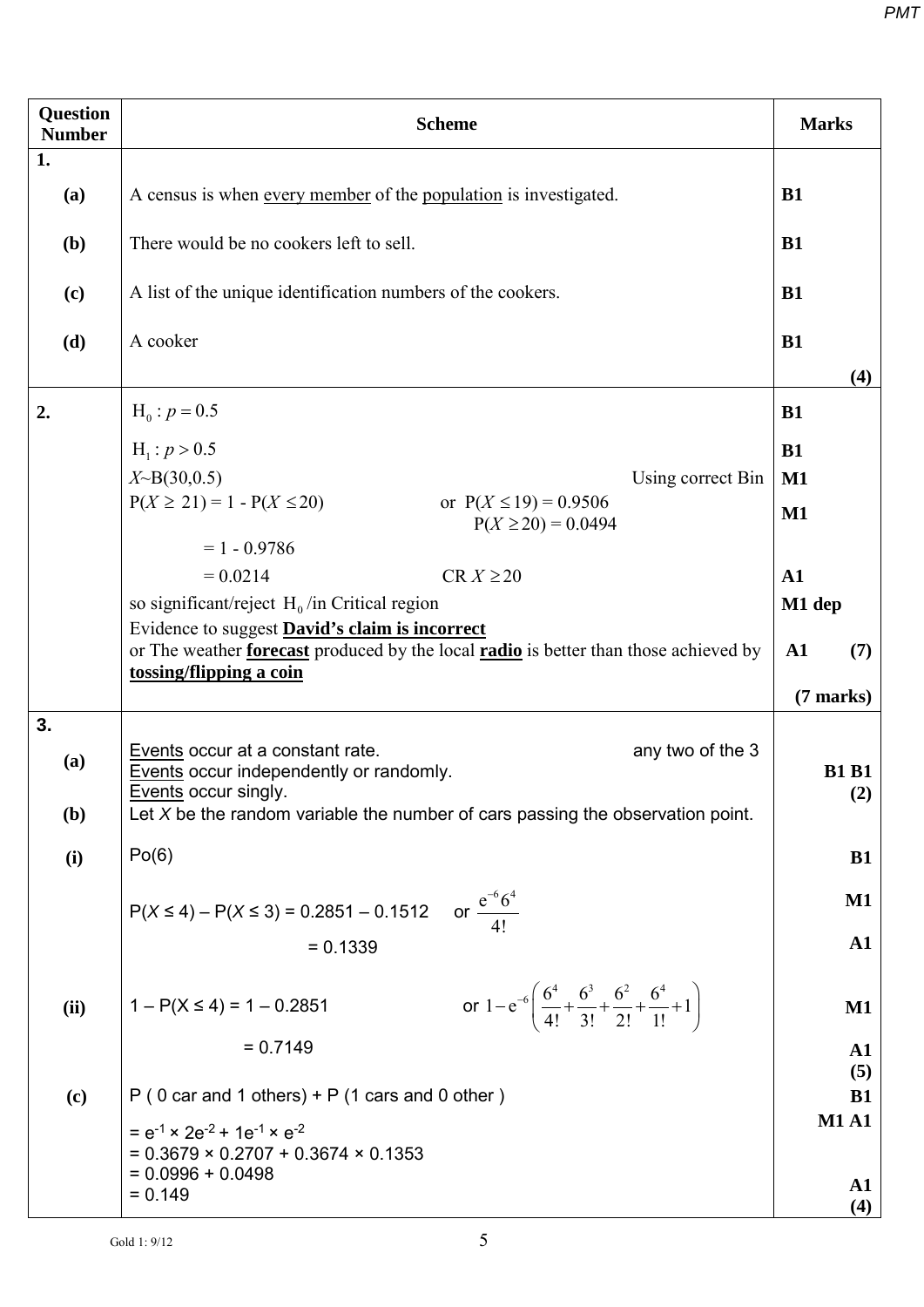| <b>Question</b><br><b>Number</b> | <b>Scheme</b>                                                                                                          | <b>Marks</b>                                  |
|----------------------------------|------------------------------------------------------------------------------------------------------------------------|-----------------------------------------------|
| 4. (a)                           | $Mean = 1$                                                                                                             | (1)<br>B1                                     |
| (b)                              | $P(X \le 2.4) = (2.4 - -4) \times \frac{1}{10}$<br>$= 0.64$ or $\frac{16}{25}$                                         | M1<br>A <sub>1</sub>                          |
| (c)                              | $P(-3 < X - 5 < 3) = P(2 < X < 6)$<br>$= 0.4$                                                                          | (2)<br>M1<br>A <sub>1</sub><br>(2)            |
| (d)                              | $\int_{a}^{4a} \frac{y^2}{4a-a} dy = \left[ \frac{y^3}{9a} \right]_{a}^{4a}$<br>$=\frac{64a^3-a^3}{9a}$<br>$=7a^2$ *AG | M1<br>M1 dep<br>A <sub>1</sub><br>Alcso       |
| <b>(e)</b>                       | or Var $(Y) = 7a^2 - \left(\frac{5}{2}a\right)^2$<br>Var(Y) = $\frac{1}{12}(4a-a)^2$<br>$=\frac{3}{4}a^2$              | (4)<br>M1<br>Alcso<br>(2)                     |
| (f)                              | $\frac{2}{3} = \frac{1}{3a} \left( \frac{8}{3} - a \right)$<br>$a = \frac{8}{9}$                                       | M1<br>A <sub>1</sub><br>A <sub>1</sub><br>(3) |
|                                  |                                                                                                                        | <b>Total 14</b>                               |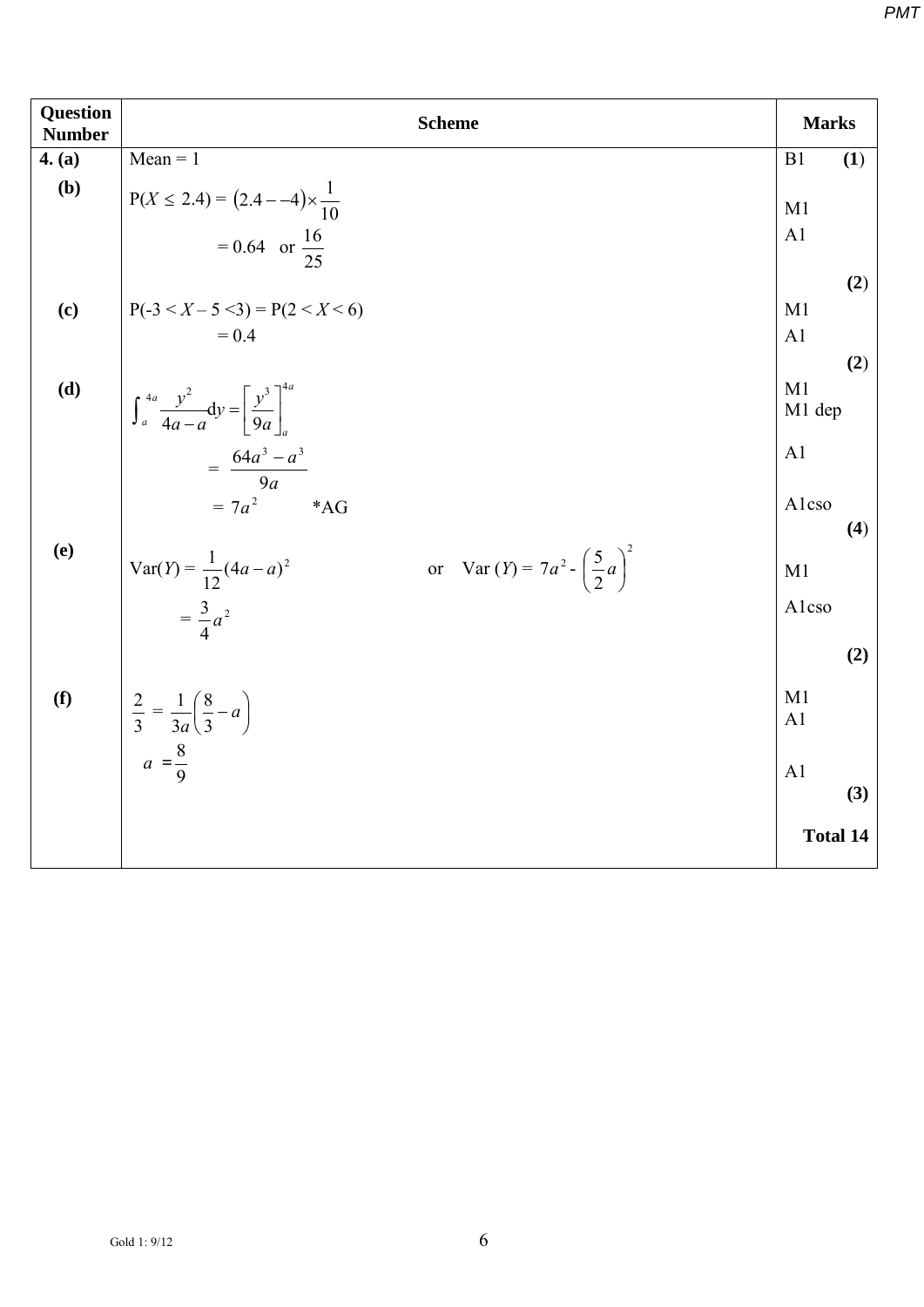| <b>Question</b><br><b>Number</b> | <b>Scheme</b>                                                                                                                                                                      |                              |  |  |  |  |
|----------------------------------|------------------------------------------------------------------------------------------------------------------------------------------------------------------------------------|------------------------------|--|--|--|--|
| 5.                               | (a) (i) $H_0: \lambda = 7$ $H_1: \lambda > 7$                                                                                                                                      | B <sub>1</sub>               |  |  |  |  |
|                                  | $X$ = number of visits. $X \sim Po(7)$                                                                                                                                             | B <sub>1</sub>               |  |  |  |  |
|                                  | $P(X \ge 10) = 1 - P(X \le 9)$<br>$1 - P(X \le 10) = 0.0985$<br>$= 0.1695$<br>$1 - P(X \le 9) = 0.1695$                                                                            | M <sub>1</sub>               |  |  |  |  |
|                                  | $CR X \geq 11$                                                                                                                                                                     | A <sub>1</sub>               |  |  |  |  |
|                                  | $0.1695 > 0.10$ ,<br>$CR X \geq 11$<br>Not significant or it is not in the critical region or do not reject $H_0$<br>The rate of visits on a Saturday is not greater/ is unchanged | M1<br>A1 no ft               |  |  |  |  |
|                                  | (ii) $X = 11$                                                                                                                                                                      | <b>B1</b><br>(7)             |  |  |  |  |
| <b>(b)</b>                       | (The visits occur) randomly/ independently or singly or constant rate                                                                                                              | <b>B1</b><br>(1)             |  |  |  |  |
| (c)                              | [ $H_0: \lambda = 7$ $H_1: \lambda > 7$ (or $H_0: \lambda = 14$ $H_1: \lambda > 14$ )]                                                                                             |                              |  |  |  |  |
|                                  | $X \sim N$ ; (14,14)                                                                                                                                                               | B1;B1                        |  |  |  |  |
|                                  | $P(X \ge 20) = P\left(z \ge \frac{19.5 - 14}{\sqrt{14}}\right)$<br>$+/- 0.5$ , stand<br>$= P (z \ge 1.47)$                                                                         | M1 M1                        |  |  |  |  |
|                                  | $= 0.0708$ or $z = 1.2816$                                                                                                                                                         | A <sub>1</sub> dep<br>both M |  |  |  |  |
|                                  | $0.0708 < 0.10$ therefore significant. The rate of visits is greater on a Saturday                                                                                                 | A1dep 2nd<br>M<br>(6)        |  |  |  |  |
|                                  |                                                                                                                                                                                    |                              |  |  |  |  |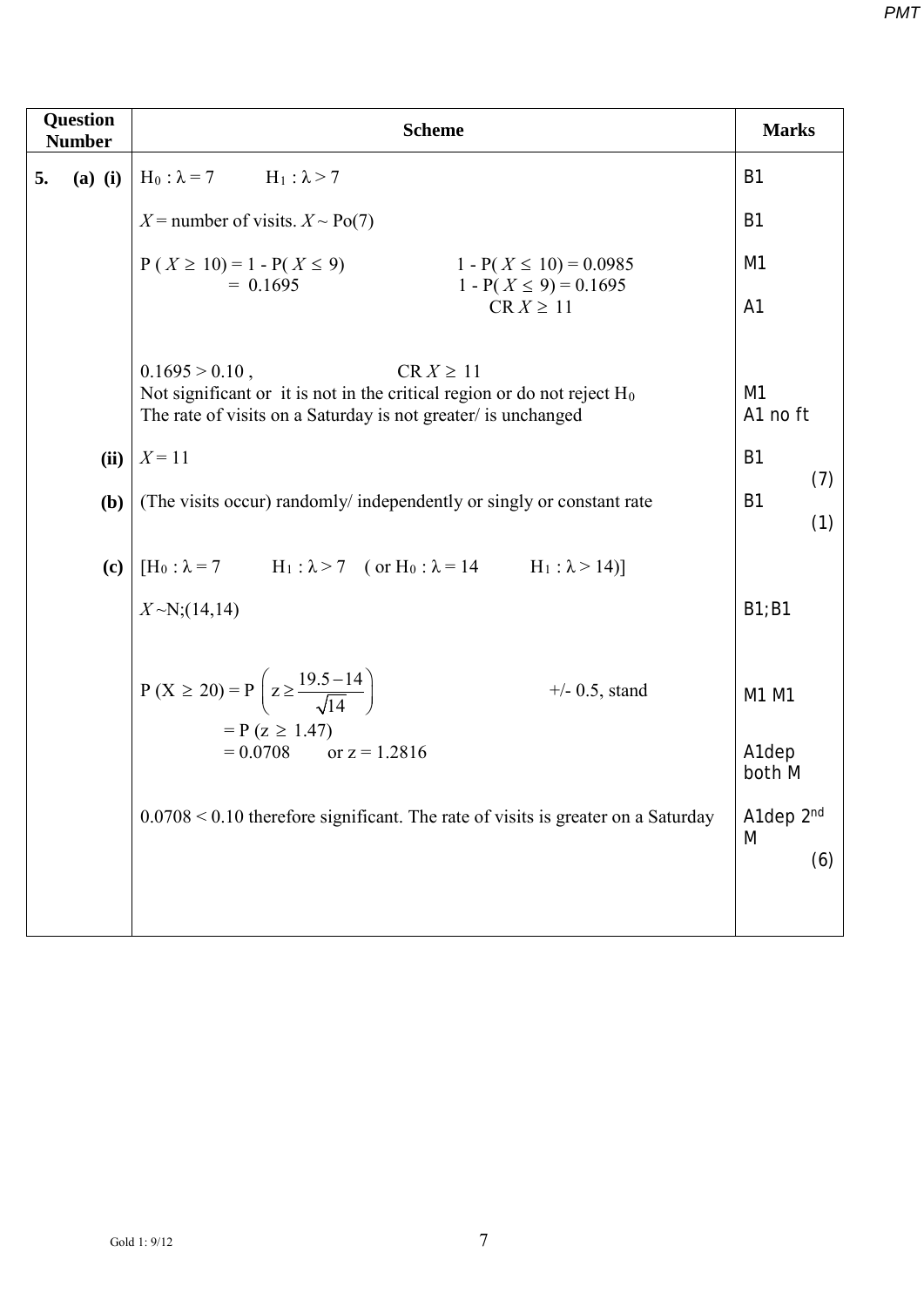| Question<br><b>Number</b> |     | <b>Scheme</b>                                                                                                                                                                                                                                                                                                                                                                                                                    |                                                           |  |  |  |  |  |  |
|---------------------------|-----|----------------------------------------------------------------------------------------------------------------------------------------------------------------------------------------------------------------------------------------------------------------------------------------------------------------------------------------------------------------------------------------------------------------------------------|-----------------------------------------------------------|--|--|--|--|--|--|
| 6.                        | (a) | $rac{2p}{\cancel{3}}$<br>1 <sub>p</sub><br>$\boldsymbol{x}$<br>$P(X = x)$<br>$\frac{1}{4}$                                                                                                                                                                                                                                                                                                                                       |                                                           |  |  |  |  |  |  |
|                           |     | $\mu = 1 \times \frac{1}{4} + 2 \times \frac{3}{4} = \frac{7}{4}$ or $1\frac{3}{4}$ or 1.75<br><b>B1</b>                                                                                                                                                                                                                                                                                                                         |                                                           |  |  |  |  |  |  |
|                           |     | $\sigma^2$ = $1^2 \times \frac{1}{4} + 2^2 \times \frac{3}{4} - \left(\frac{7}{4}\right)^2$                                                                                                                                                                                                                                                                                                                                      | M1                                                        |  |  |  |  |  |  |
|                           |     | $=\frac{3}{16}$ or 0.1875<br>A <sub>1</sub>                                                                                                                                                                                                                                                                                                                                                                                      |                                                           |  |  |  |  |  |  |
|                           | (b) | $(1,1,1)$ , $(1,1,2)$ any order, $(1,2,2)$ any order, $(2,2,2)$<br><b>B1</b>                                                                                                                                                                                                                                                                                                                                                     |                                                           |  |  |  |  |  |  |
|                           |     | all 8 cases considered.<br>$(1,2,1)$ $(2,1,1)$ $(2,1,2)$ $(2,2,1)$<br><b>B1</b><br>May be implied by $3 * (1,1,2)$ and $3*(1,2,2)$                                                                                                                                                                                                                                                                                               |                                                           |  |  |  |  |  |  |
|                           | (c) | $\overline{x}$<br>$\overline{2}$<br>$\mathbf{1}$<br>$\frac{4}{3}$<br>$rac{5}{3}$<br>$3 \times \frac{1}{4} \times \frac{1}{4} \times \frac{3}{4} = \frac{9}{64}$<br>$3 \times \frac{1}{4} \times \frac{3}{4} \times \frac{3}{4} = \frac{27}{64}$<br>$P(\overline{X} = \overline{x})$<br>$\frac{3}{4} \times \frac{3}{4} \times \frac{3}{4} = \frac{27}{64}$<br>$\frac{1}{4} \times \frac{1}{4} \times \frac{1}{4} = \frac{1}{64}$ | <b>B1</b><br>M1 A1<br>M1 A1A1<br>(6)<br><b>Total [11]</b> |  |  |  |  |  |  |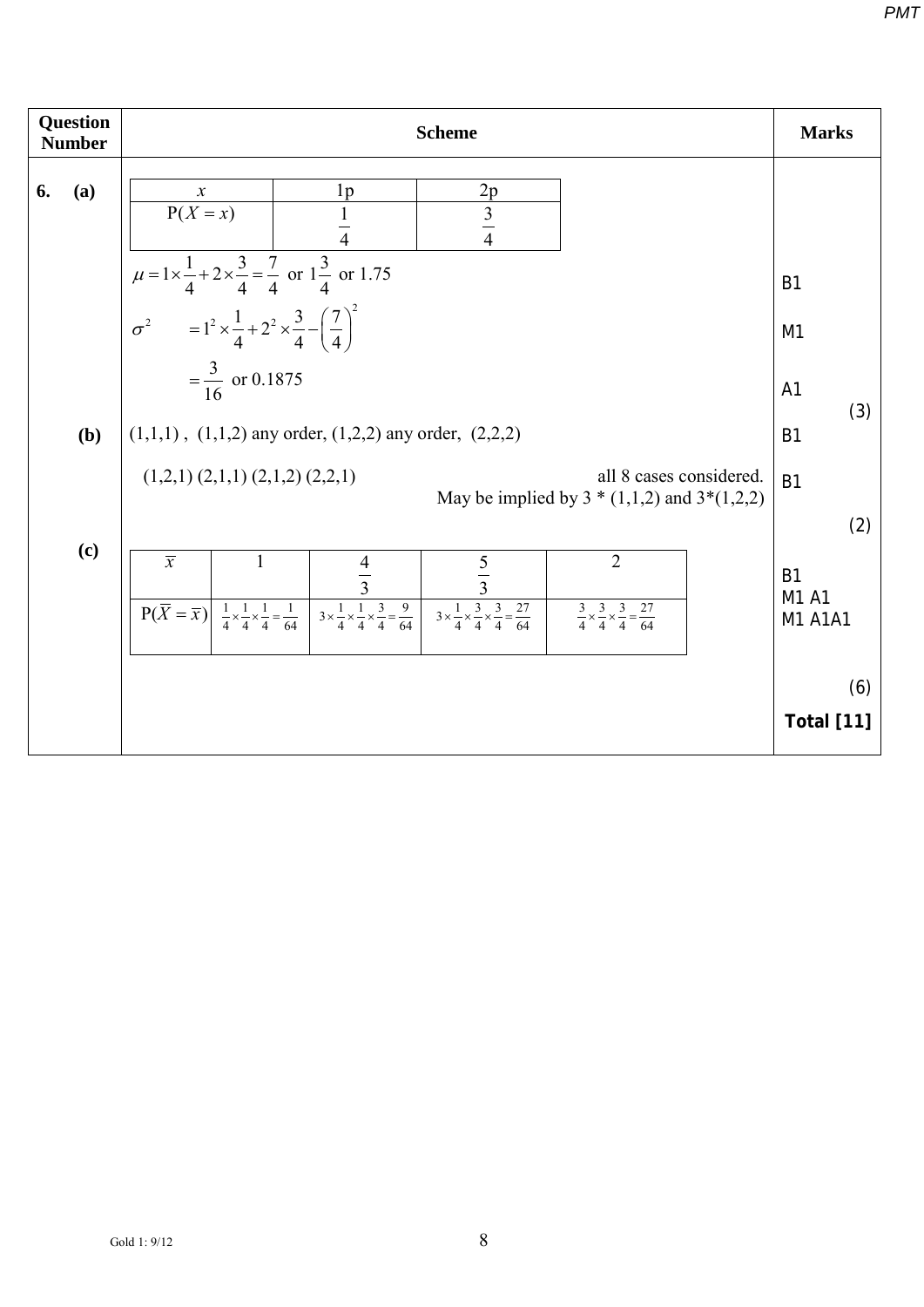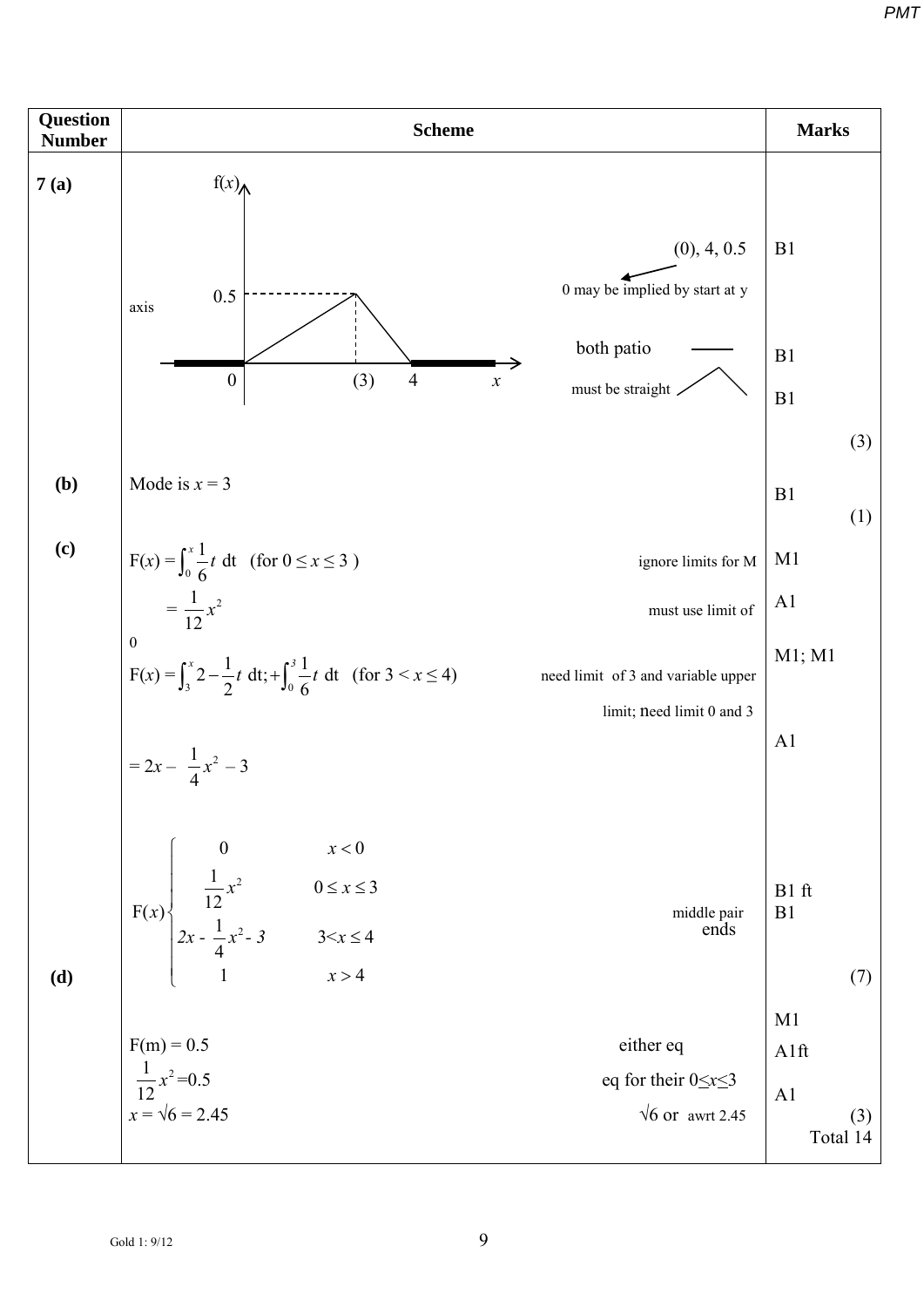### **Examiner reports**

### **Question 1**

Nearly all candidates achieved at least one of the available marks but it was disappointing that there were not more attaining full marks.

(a) Too many candidates referred to the national census rather than a general definition. Some felt an enumeration was adequate and others failed to recognise that EVERY member had to be investigated.

(b) A failure to put the question in context and consider the consequences of testing every item meant that some candidates scored 0 in this part of the question. A few candidates did not read the question carefully and used cheap and quick as their reasons why a census should not be used when the question specifically said give a reason "other than to save time and cost".

(c) Many candidates mentioned a list; database or register and so attained the available mark. However, some did not seem to differentiate between the population and the sampling frame.

(d) Most candidates were able to identify the sampling units correctly, although those who had not scored in part (c) tended to say: "the sample of 5 cookers" in part (d).

#### **Question 2**

Responses to this question generally reflected candidates' understanding with a high percentage gaining 5 of the 7 available marks. A common error in giving the hypotheses was to write the alternative hypothesis as  $p < 0.5$  or  $p \neq 0.5$ . Occasionally letters other than '*p*' were used. The majority of candidates used the correct Binomial and successfully calculated the probability 0.0214. The most common error was to use the incorrect statement  $P(X \ge 21)$  =  $1 - P(X \le 21)$  or calculate  $P(X = 21)$ . It is pleasing to see that a higher proportion of candidates are able to use statistical tables accurately.

Having calculated a correct probability of 0.0214 and stated that the null hypothesis should be rejected, a number of candidates showed that they had not read the question carefully by stating incorrectly that 'David's claim is supported/correct' Many candidates do not use the full context of the question in their final statement. For the final statement, if the statement saying 'David is not correct' was not used, the candidates needed to include the words 'forecast', 'radio' and 'tossing/flipping a coin'.

#### **Question 3**

Most candidates were able to attempt part (b) successfully as these were fairly standard calculations. However, when required to apply Poisson probabilities to a problem it was only the better candidates who attained any marks in part (c).

(a) A sizeable proportion of candidates, whilst having learnt the conditions for a Poisson distribution, failed to realise that this applied to the events occurring. There were references to 'trials' and 'things' in some solutions offered.

b(i) Most candidates recognised Po(6) and were able to answer this successfully, either from the tables or by calculation. Common errors were using incorrect values from the table or calculating the exact value incorrectly.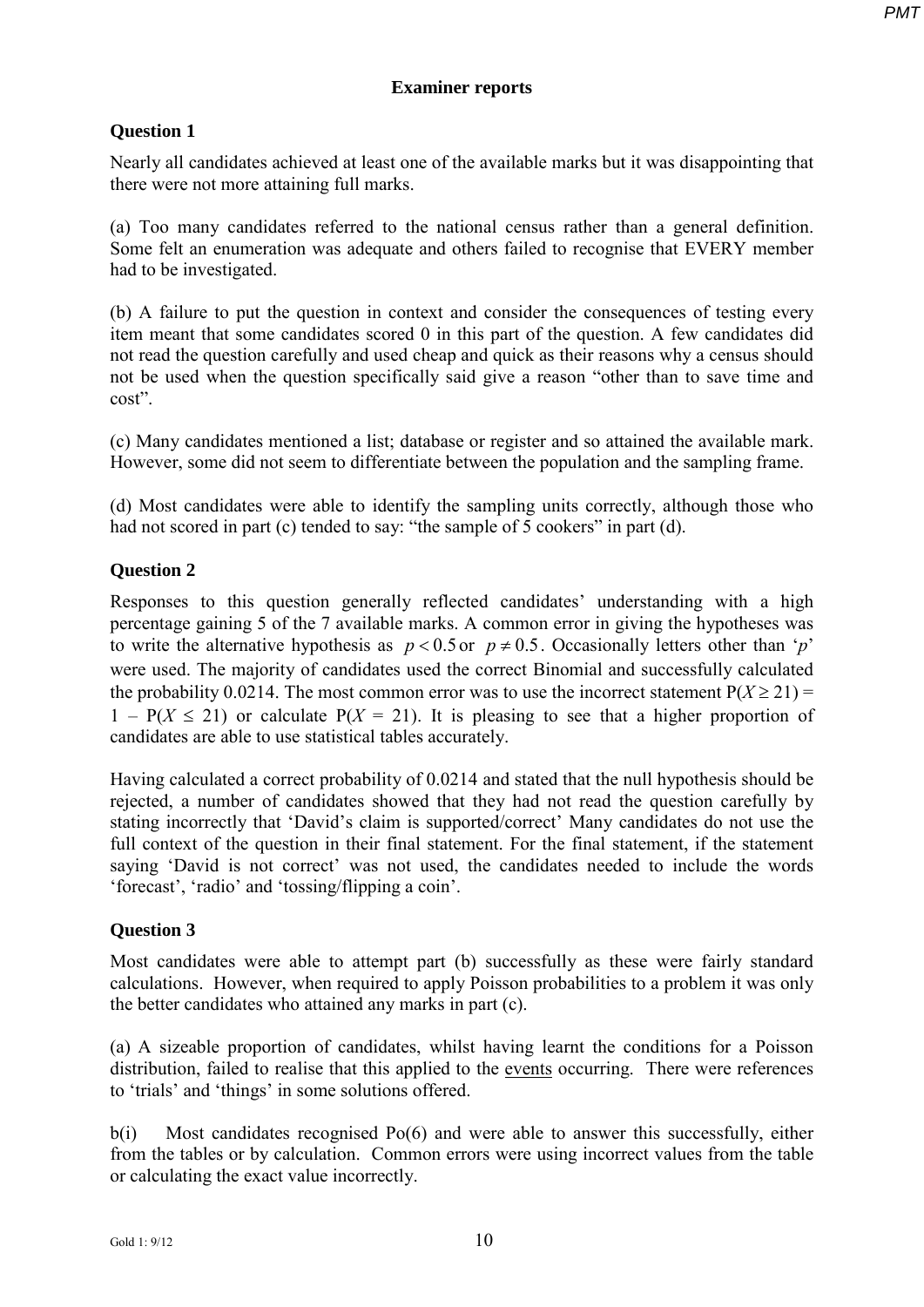(ii) Although many candidates attained full marks for this part, some were unable to express 'at least 5' correctly as an inequality and used  $P(X \le 5)$ .

(b) Many of the successful candidates used a Po(3) to give a correct solution. Of the rest most candidates failed to realise that there were two ways for exactly one vehicle to pass the point and so only performed one calculation. This was often for P(1 car) and P(1 other vehicle), which were then added together. However there were some candidates who gained the correct answer via this method.

#### **Question 4**

There were many exemplary responses to this question with candidates getting full marks. Errors in parts (d) and (e) often reflected some candidates' lack of competence in the manipulation of algebraic fractions.

Errors in part (a) were down to a few candidates giving the mean as 5 or 2.

Responses to part (b) showed that the majority of candidates were able to find the required probability using a continuous uniform distribution over the given range. Some candidates found  $P(X > 2.4)$  and did not proceed to find the correct solution using  $1 - P(X > 2.4)$ . Also, a small number of candidates tried to find the probability using a discrete uniform distribution.

Part (c) challenged many candidates and the ability to interpret  $P(-3 < X - 5 < 3)$  was varied. An answer of 0.6 was often seen which was found from working such as  $P(-3 < X < 3)$ , ignoring  $X - 5$ , or from  $P(2 < X < 8)$ .

Many excellent responses to part (d) were seen but equally it was evident that this question proved very challenging for a high proportion of candidates by the number of attempts (including pages of crossed-out working) at finding the required solution. The majority of candidates followed the instruction to '**use integration** to show...' and gained at least one mark for writing  $\frac{y}{4}$  dy  $a - a$  $\frac{y^2}{\phantom{0}}$ d 4  $\int \frac{y^2}{4a-a}$  dy or the equivalent. Candidates who used *a* as the variable were more likely to lose marks through errors made in treating the constant 3*a* in the denominator as a variable and cancelling this with the expression in the numerator, either before or after integration. This, in turn, created problems for candidates when substituting the values for the limits of integration. Working was also seen on a number of occasions where candidates lost the final two marks when substituting the limits and calculating  $(4a)^3 = 4a^3$ .

Candidates who used  $E(Y^2) E(Y)^2$  did not score any marks for this part of the question. Part (e) was also generally accessible to the majority of candidates. Candidates who used  $\frac{(b-a)}{12}$  $(b-a)^2$ 

12 were less likely to lose marks through errors than those who used  $E(Y^2)E(Y)^2$ . A common error was where candidates found the value of the mean but then forgot to square it before subtracting from  $E(Y^2)$ .

In part (f) a high proportion of candidates successfully found 
$$
P\left(X < \frac{8}{3}\right) = \frac{2}{3}
$$
 and solved  $P\left(Y < \frac{8}{3}\right) = \frac{2}{3}$  to get an answer  $a = \frac{8}{9}$ . For a large minority of candidates finding  $P\left(Y < \frac{8}{3}\right)$  proved difficult, and in some cases impossible. This was evident in the number of attempts shown. A number of candidates lost the final mark through errors in handling algebraic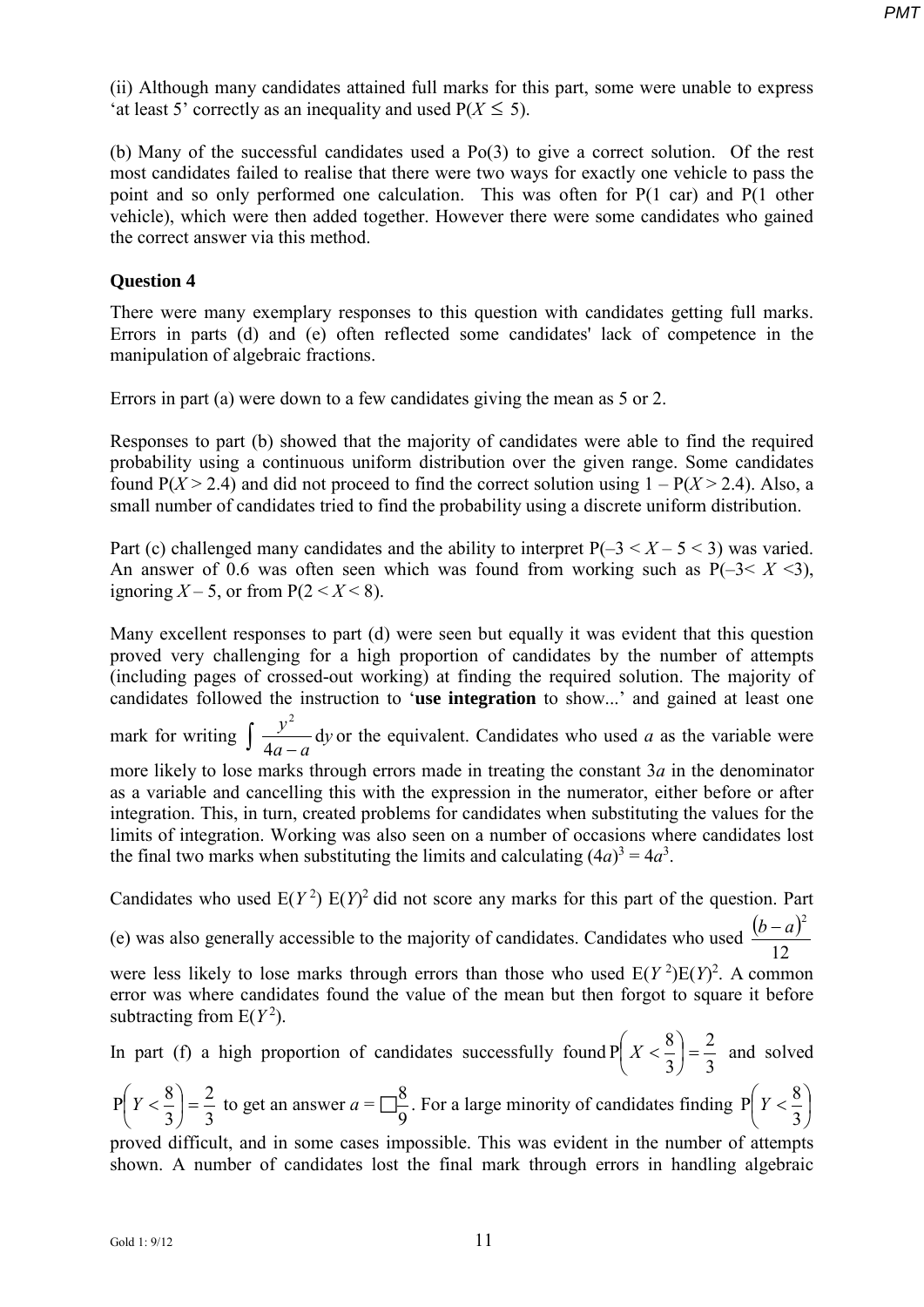fractions, e.g it was common to see working  $\frac{8}{9a} - \frac{1}{3} = \frac{2}{3}$ 3 1  $\frac{8}{9a} - \frac{1}{3} = \frac{2}{3}$  followed by  $\frac{8}{9a} = 1$  $\frac{8}{9a} = 1$  or  $\frac{8}{9}a = 1$ 9  $\frac{8}{6}a = 1,$ giving a final answer of  $\frac{9}{8}$ 

## **Question 5**

In Part (a) there are a sizeable number of candidates who are not using the correct symbols in defining their hypotheses although the majority of candidates recognised Po(7).

For candidates who attempted a critical region there were still a number who struggled to define it correctly for a number of reasons:

- Looking at the wrong tail and concluding *X*≤3.
- Incorrect use of  $>$  sign when concluding 11 not appreciating that this means  $\geq$ 12 for a discrete variable.
- Not knowing how to use probabilities to define the region correctly and concluding 10 or 12 instead of 11.

The candidates who opted to calculate the probability were generally more successful.

A minority still try to calculate a probability to compare with 0.9. This proved to be the most difficult route with the majority of students unable to calculate the probability or critical region correctly. We must once again advise that this is not the recommended way to do this question.

There are still a significant number who failed to give an answer in context although fewer than in previous sessions.

Giving the minimum number of visits needed to obtain a significant result proved challenging to some and it was noticeable that many did not use their working from part (a) or see the connection between the answer for (i) and (ii) and there were also number of candidates who did not recognise inconsistencies in their answers.

A number of candidates simply missed answering part (b) but those who did usually scored well.

There were many excellent responses in part (c) with a high proportion of candidates showing competence in using a Normal approximation, finding the mean and variance and realising that a continuity correction was needed. Marks were lost, however, for not including 20, and for not writing the conclusion in context in terms of the **rate** of visits being **greater**. Some candidates attempted to find a critical value for *X* using methods from S3 but failing to use 1.2816.

There were a number of candidates who calculated P(*X*=20) in error.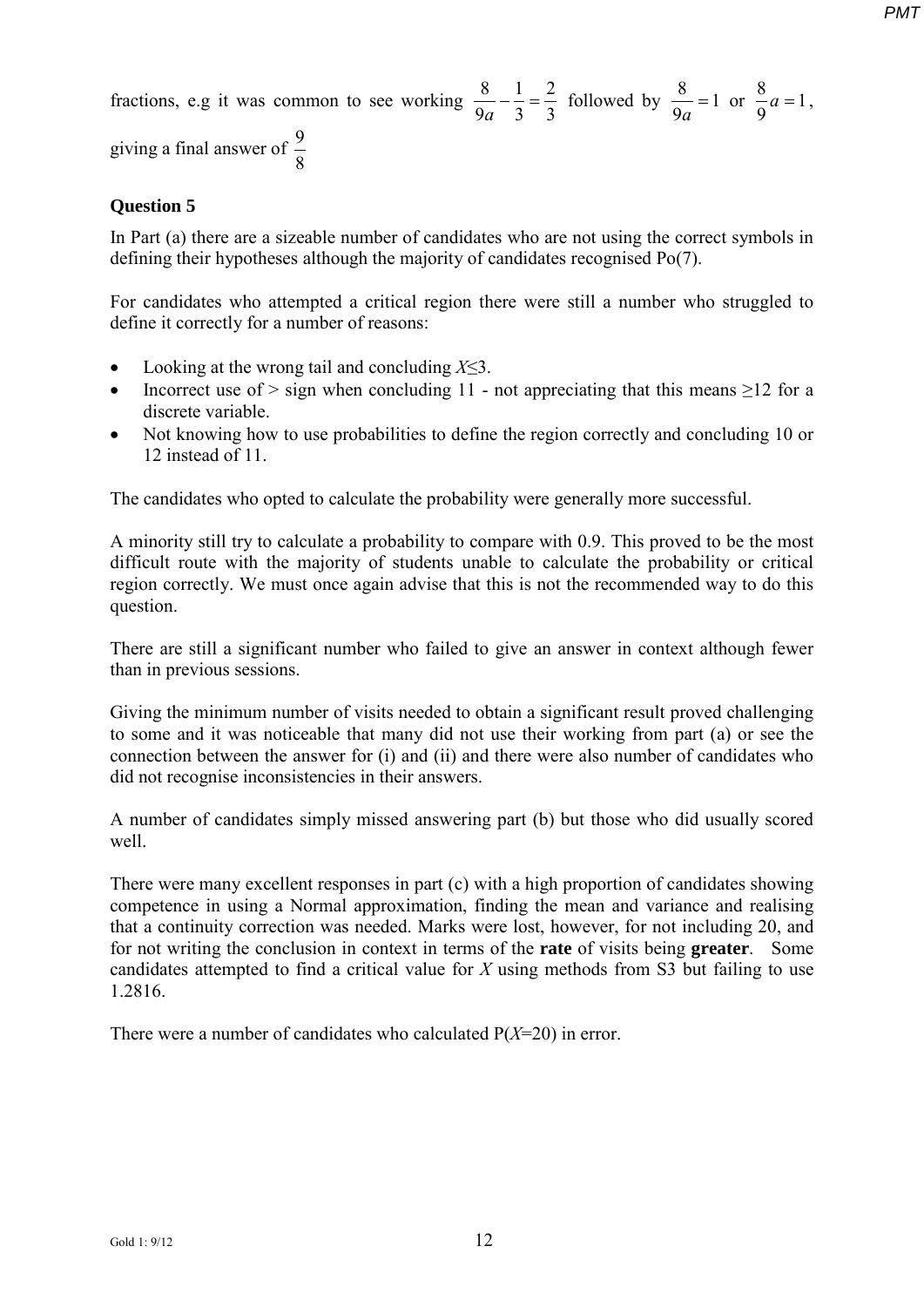#### **Question 6**

A high proportion of candidates attempted the first two parts of this question successfully, with the majority of candidates getting at least one mark for part (b). Those less successful in part (a) either misread the question and ended up with a denominator of 3 for the probabilities

or confused formulae for calculating the mean and variance and used, for example,  $\sum \frac{xp(x)}{n}$ 

for the mean or used  $E(X^2)$  for  $\sigma^2$ . The solution to part (c) proved beyond the capability of a minority of candidates but, for the majority, many exemplary answers were evident, reflecting sound preparation on this topic. Candidates who found all 8 cases in (b) usually gained four marks in part (c) for calculating the probabilities. For a small percentage of those candidates, calculating the means was difficult and hence completing the table correctly was not possible. A few candidates tried unsuccessfully to use the binomial to answer part (c).

#### **Question 7**

This question has been a good discriminator. The majority of candidates attempted this question with varying degrees of success. In part (a) there were many good sketches with clear labelling but many lost a mark through not marking the patios clearly. In part (b) the most common mistake is to give the value of  $f(x)$  i.e.  $\frac{1}{2}$ . Part (c) was a problem for a majority of candidates. It was evident that many candidates were not competent in finding the CDF of a function given in two parts. Finding  $F(x)$  for  $0 \le x \le 3$  was reasonably well answered, but quite often candidates did not use the limits or simply wrote down the answers without showing any working.

Candidates were less successful in finding  $F(x)$  for  $3 \le x \le 4$ , with few using limits correctly and many not taking into consideration the answer to the first part. Candidates who used the alternative method, using '+c' and  $F(0) = 0$  and  $F(4) = 1$  were generally more successful in getting the correct  $F(x)$ . Responses to part (d) would seem to reflect a lack of understanding of what the median is. Candidates quoted  $F(x) = 0.5$  and the proceeded to put  $F(x)$  for  $3 \le x \le 4 = 0.5$  and solve. It was rare to find evidence of candidates checking which part to use before setting up an equation. Many candidates solved  $F(x) = 0.5$  for both parts and then not said which answer was the median. Another common error was adding  $F(x)$  for  $0 \le x \le 3$ and  $F(x)$  for  $3 \le x \le 4$  and then solving.